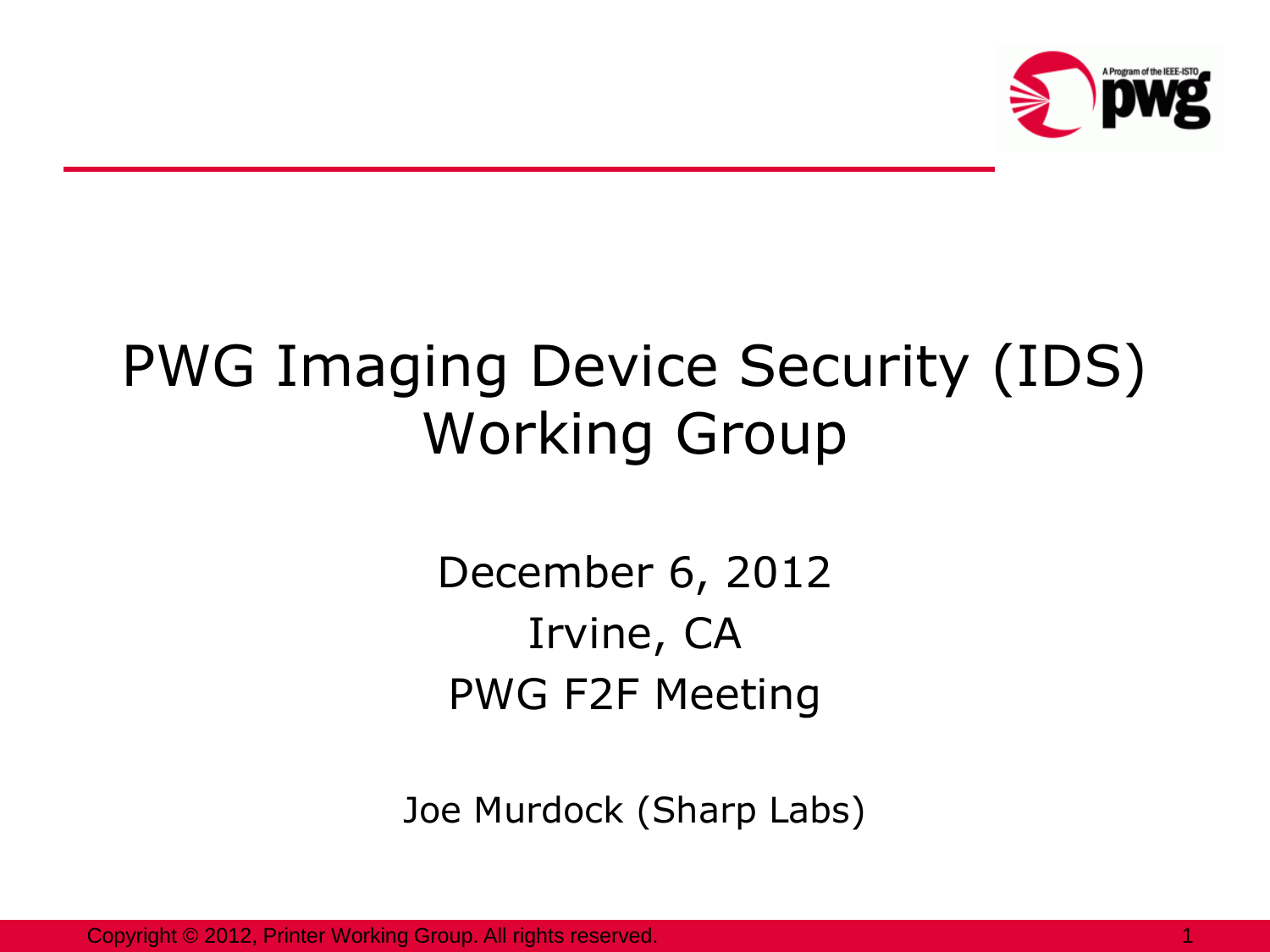Agenda



#### IDS Session 1:00 – 5:00

# Topics

Administrative Tasks PWG Log HCD Attributes IDS Model NIAP/PP TNC/NEA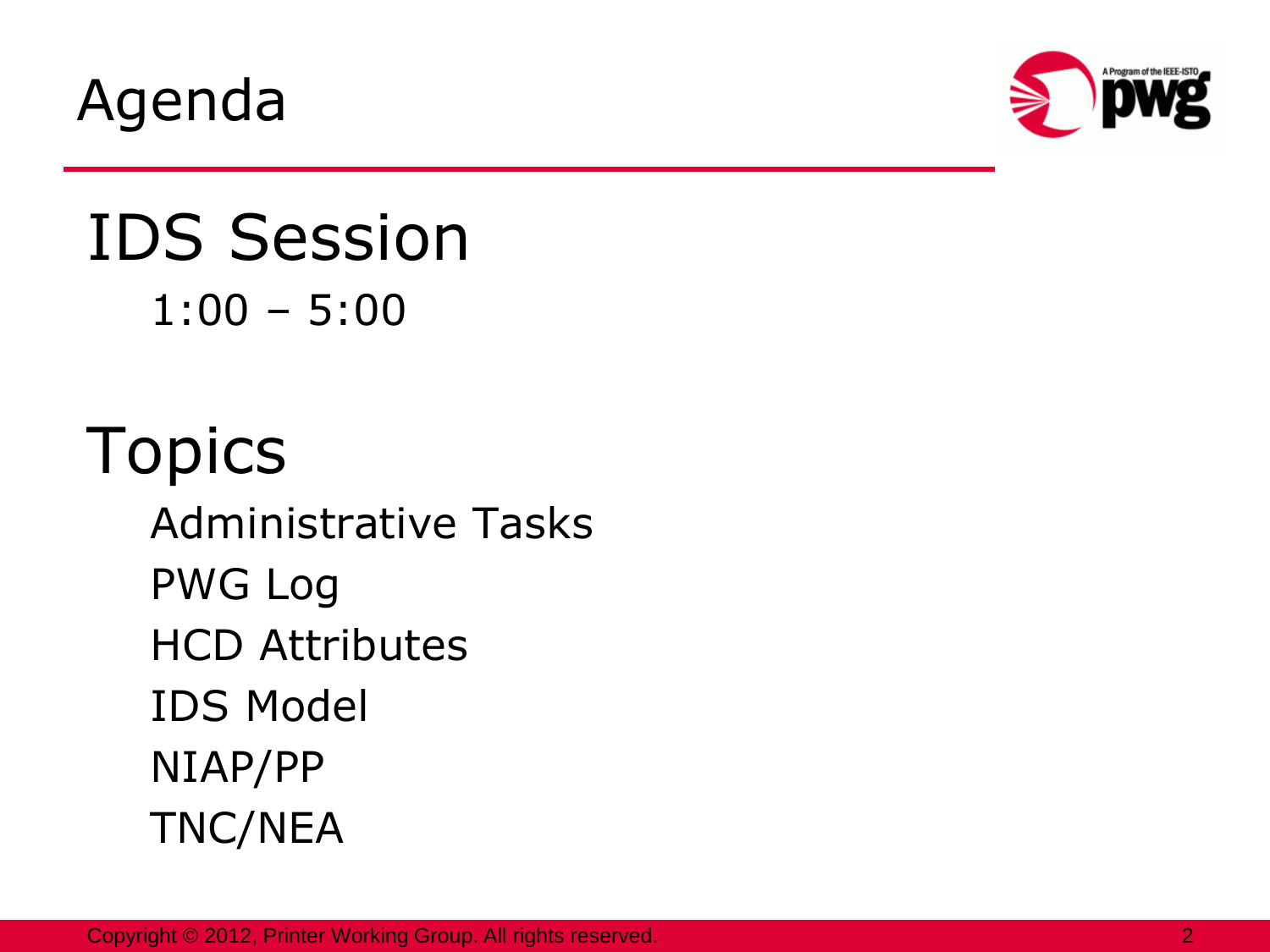### Administrative Tasks



- Select minute-taker
- Introductions
- IP policy statement: *"This meeting is conducted under the rules of the PWG IP policy". If you don't agree, the Auto Show is on all week.*
- Approve Minutes from November 26 conference Call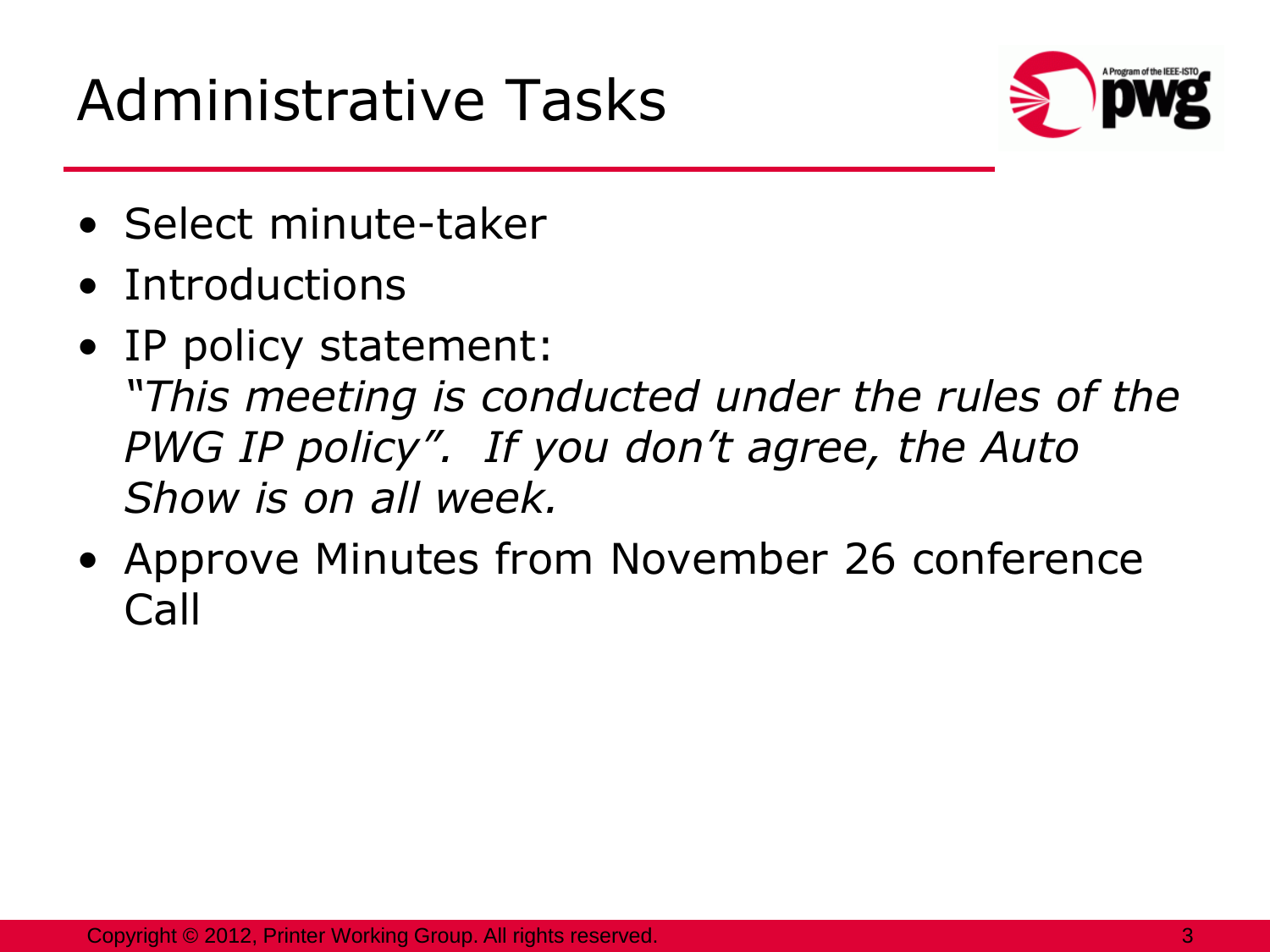## IDS WG Officers



- IDS WG Chair
	- Joe Murdock (Sharp)
- IDS WG Vice-Chair
	- Vacant
- IDS WG Secretary:
	- Alan Sukert (Xerox)
- IDS WG Document Editors:
	- HCD-ATR: Jerry Thrasher (Lexmark), Joe Murdock (Sharp)
	- HCD-TNC: Ira McDonald (High North)
	- IDS-Model: Joe Murdock (Sharp), Ira McDonald (High North), Ron Nevo (Samsung)
	- IDS-Log: Mike Sweet (Apple)
	- IDS-IAA: Joe Murdock (Sharp)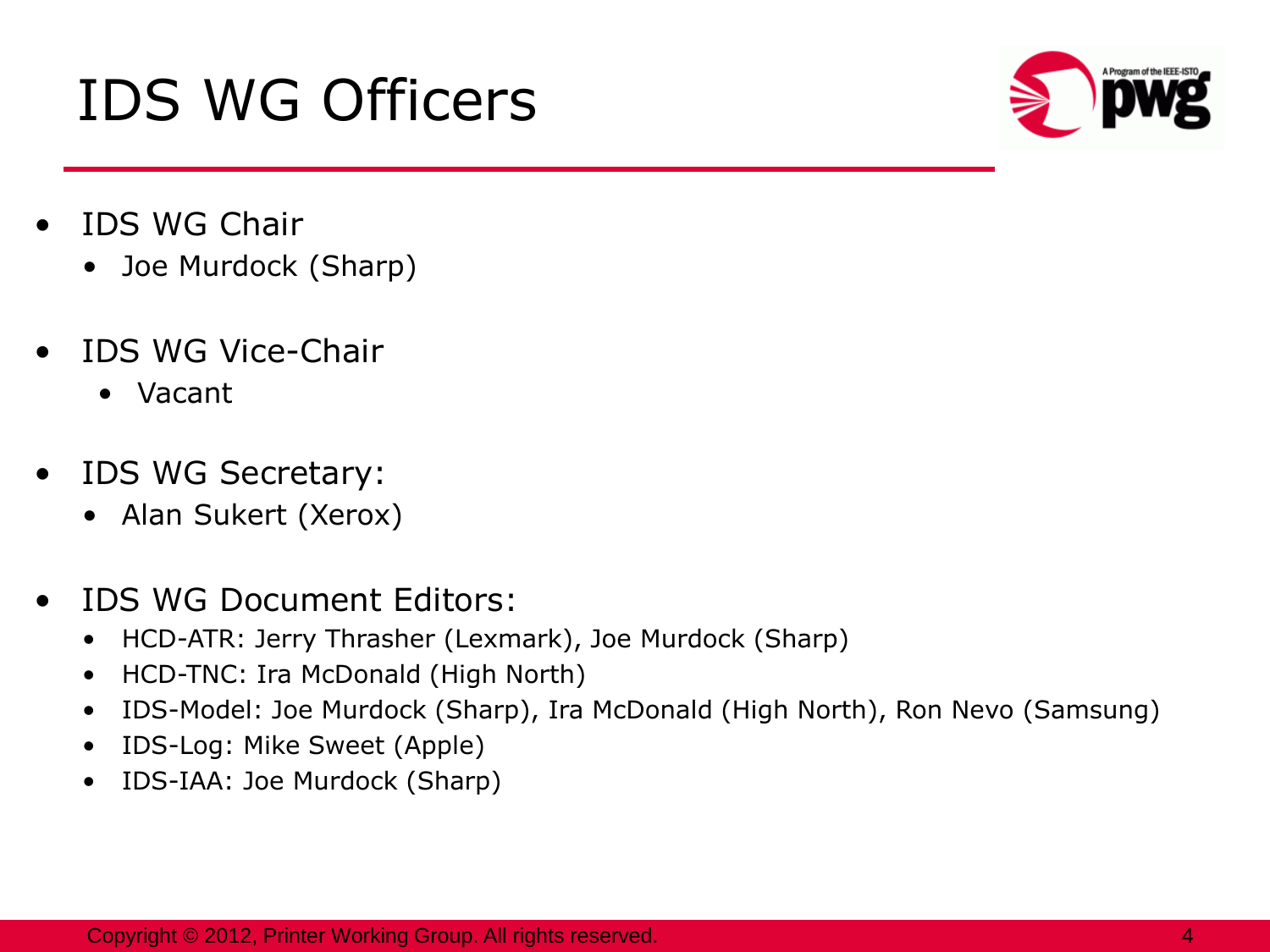#### Action Items



| <b>Action</b><br>Item # | <b>Entry date</b> | <b>Assignee</b> | <b>Type</b>             | <b>Action</b>                                                                                   | <b>Status</b> | <b>Disposition</b> |
|-------------------------|-------------------|-----------------|-------------------------|-------------------------------------------------------------------------------------------------|---------------|--------------------|
| 126                     | 11/26/2012        | Joe Murdock     | Log, HCD-<br><b>NAP</b> | Attr, HCD-Send out PWG Last call announcement for IDS-Log, HCD-Attributes<br>and HCD-NAP Specs. | С             |                    |

Copyright © 2012, Printer Working Group. All rights reserved.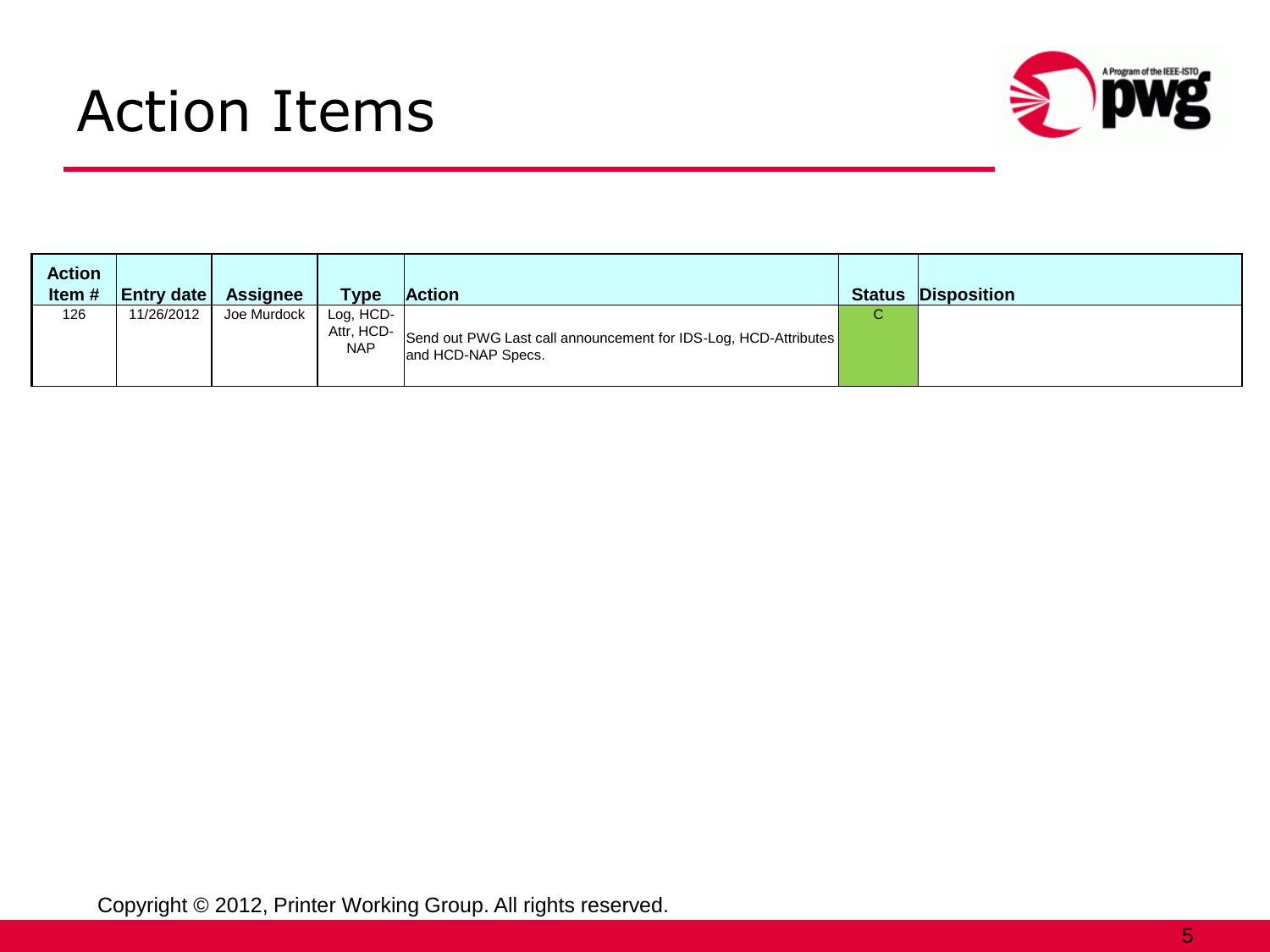## NAP Binding



#### HCD-NAP Binding Anonymous Prototype report

A PWG member company has prototyped the PWG HCD Health Attributes NAP Protocol Binding with the following reported results:

"We did a prototype of NAP on an MFP in 2009-2010. The most recent specs to which the prototype was developed were wd-idsattributes10-20100409.pdf and wd-ids-napsoh10-20100409.pdf.

We tested using 802.1x, not the other protocols. We implemented all of the mandatory attributes.

We didn't have any user apps or patches installed, there was no PSTN, and forwarding wasn't supported in the device, so we didn't test the conditionally mandatory attributes.

We didn't do any of the optional attributes.

It all worked well enough as a demonstration prototype.

*However, we did find an issue with HCD\_Default\_Password\_Enabled: which password (or passwords) should be checked?*

*If there are multiple administrative logins, should all be checked? What if some of them are not security-relevant? What if some could be considered security-relevant but do not administer any of the settings that are covered by the health check?*

*If there are different passwords for different administrative protocols (e.g., http, ssh, ...), should all be checked?"*

Cheers, - Ira (PWG Secretary)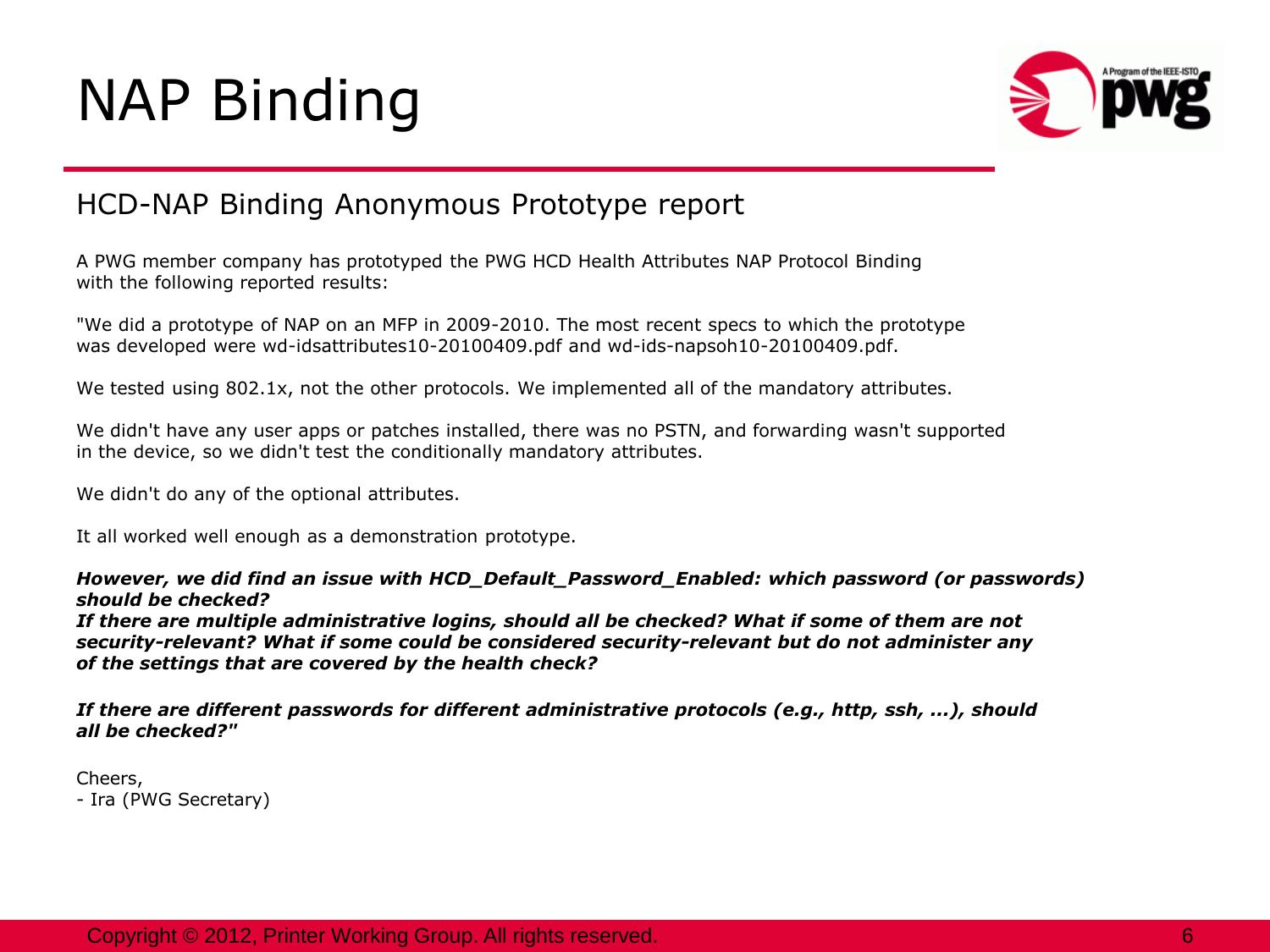## Documents in PWG Last Calls



- HCD-Assessment-Attributes <ftp://ftp.pwg.org/pub/pwg/ids/wd/wd-idsattributes10-20121113.pdf>
- HCD-NAP Binding

<ftp://ftp.pwg.org/pub/pwg/ids/wd/wd-ids-napsoh10-20121112.pdf>

• PWG-LOG

<ftp://ftp.pwg.org/pub/pwg/ids/wd/wd-ids-log10-20121112.pdf>

"Apple has successfully prototyped support for PWG Common Log Format based on the current draft." - Email from Michael Sweet, July 27, 2012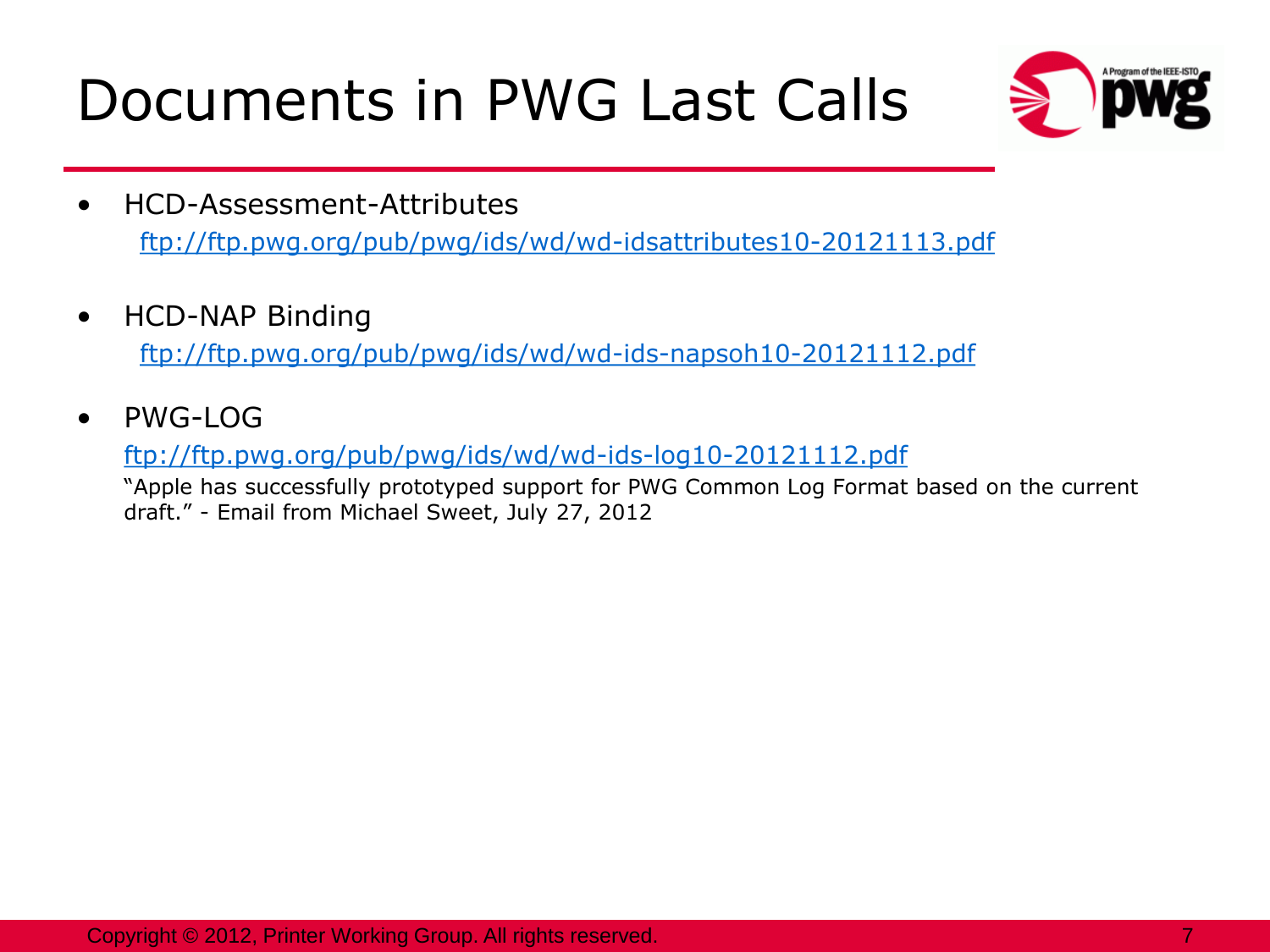### PWG Last Call Comments



#### • HCD-Assessment-Attributes

- 1. What kind of "administrator passwords or other credentials" are included? Only passwords for admin accounts that are security-relevant (e.g., not an administrator password that permits a device admin to change non-security settings)?
- 2. What kind of credentials?
- 3. Although not as important as the first clarification, it might be more clear to change the sense of the whole thing to "DefaultPasswordsChanged" (0 = not changed).

--------------------------------------------------------------------------

During the updates to this HCD-TNC document based on IDS WG review on 6 June 2012, I discovered several mandatory changes to HCD-ATR (and therefore HCD-NAP) which were agreed but NOT implemented in the current versions out for PWG Last Call. See: <ftp://ftp.pwg.org/pub/pwg/ids/minutes/ids-f2f-minutes-20120606.pdf> - see especially decisions to change mandatory attributes

#### • HCD-NAP Binding

See Assessment Attributes comments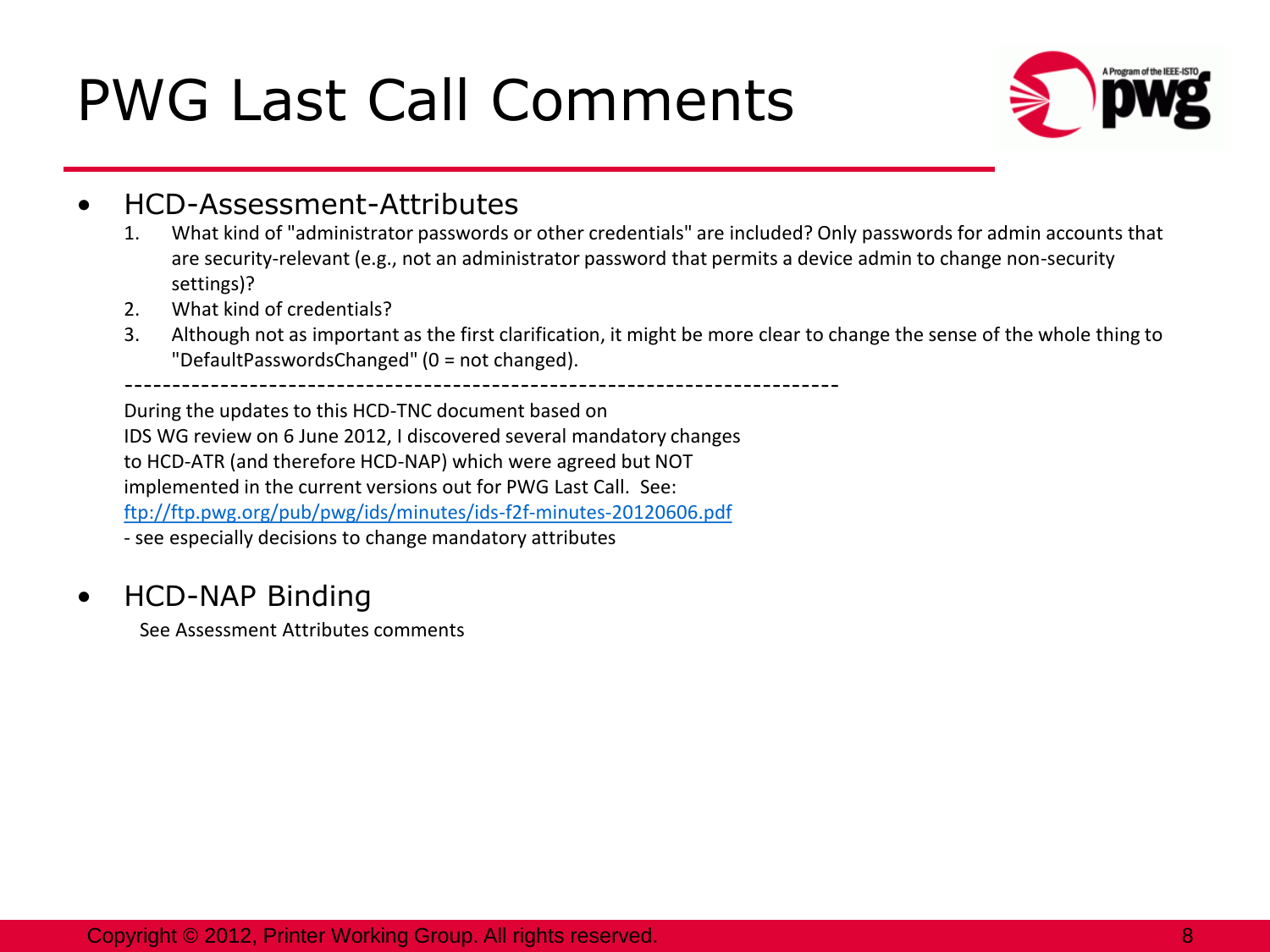### PWG Last Call Comments



#### • PWG-LOG

Section 3.3 Out of Scope

While we're not specifying a standard for any of the mechanisms or functionality in section 3.3, we do include a statement that impacts:

- 6. Data Protection Policies
- For instance, in section 6, "Conformance Requirements", #2 and #3 deal specifically with items that would be included in a data protection policy
- And in section 9 "Security Considerations", we again require integrity protection of the log information.
- We may want to modify the "out of scope" section to state that we are placing requirements on data protection policies, but not including recommendations for a "soup to nuts" data protection policy for logging information (of course, "soup to nuts" may not be appropriate for the actual text, but hopefully you get the idea)

By the way, the sentence in section 9 I'm referring to above is written as:

485. Device MUST provide protection from alteration both on the device and when distributed outside the device.

IMHO, this wording should be more specific….something like:

Imaging devices MUST provide integrity protection for log message data, both on the device, as well as when the log data is transported outside the device.

The original text doesn't explicitly state what might be altered.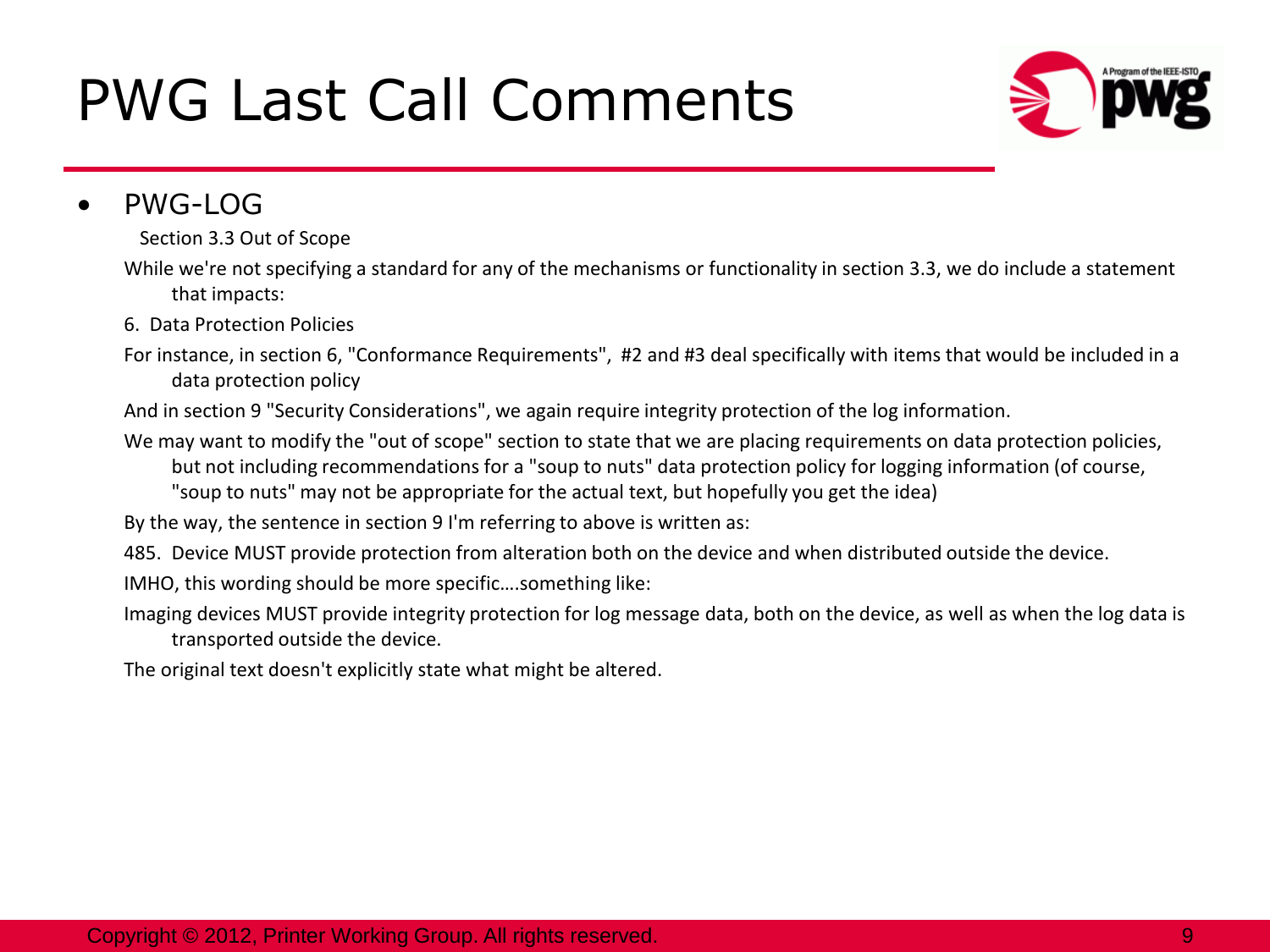#### Active Documents



- **HCD-TNC Binding** <ftp://ftp.pwg.org/pub/pwg/ids/wd/wd-ids-tnc10-20121202-rev.pdf>
- IDS-Model

[ftp://ftp.pwg.org/pub/pwg/ids/wd/wd-ids-model10-20120806-rev.pdf](ftp://ftp.pwg.org/pub/pwg/ids/wd/wd-ids-model10-20120803-rev.pdf)

• IDS-IAA

<ftp://ftp.pwg.org/pub/pwg/ids/wd/wd-ids-iaa10-20111005-rev.pdf>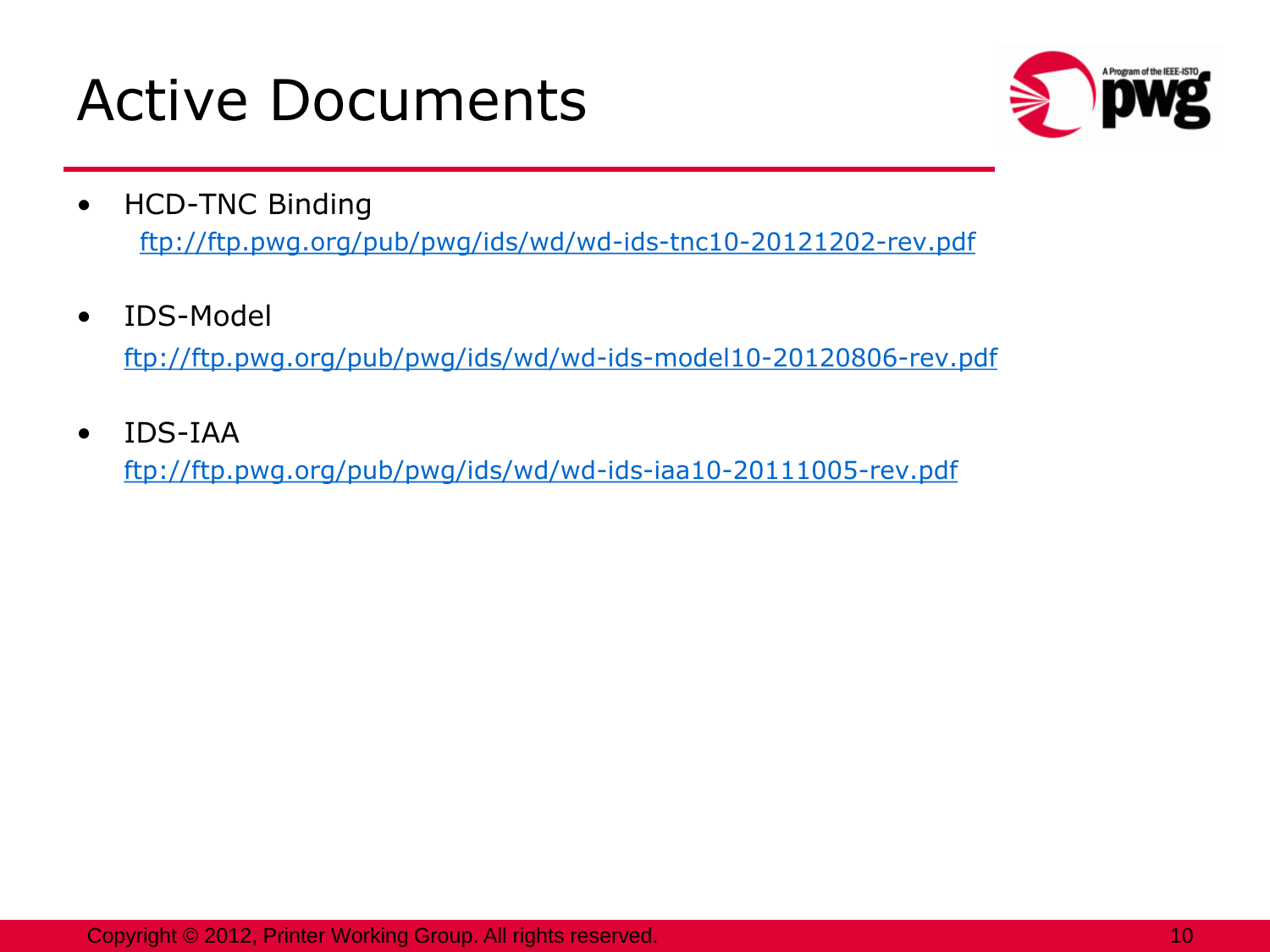#### Document Review



• HCD-TNC Binding

<ftp://ftp.pwg.org/pub/pwg/ids/wd/wd-ids-tnc10-20121202-rev.pdf>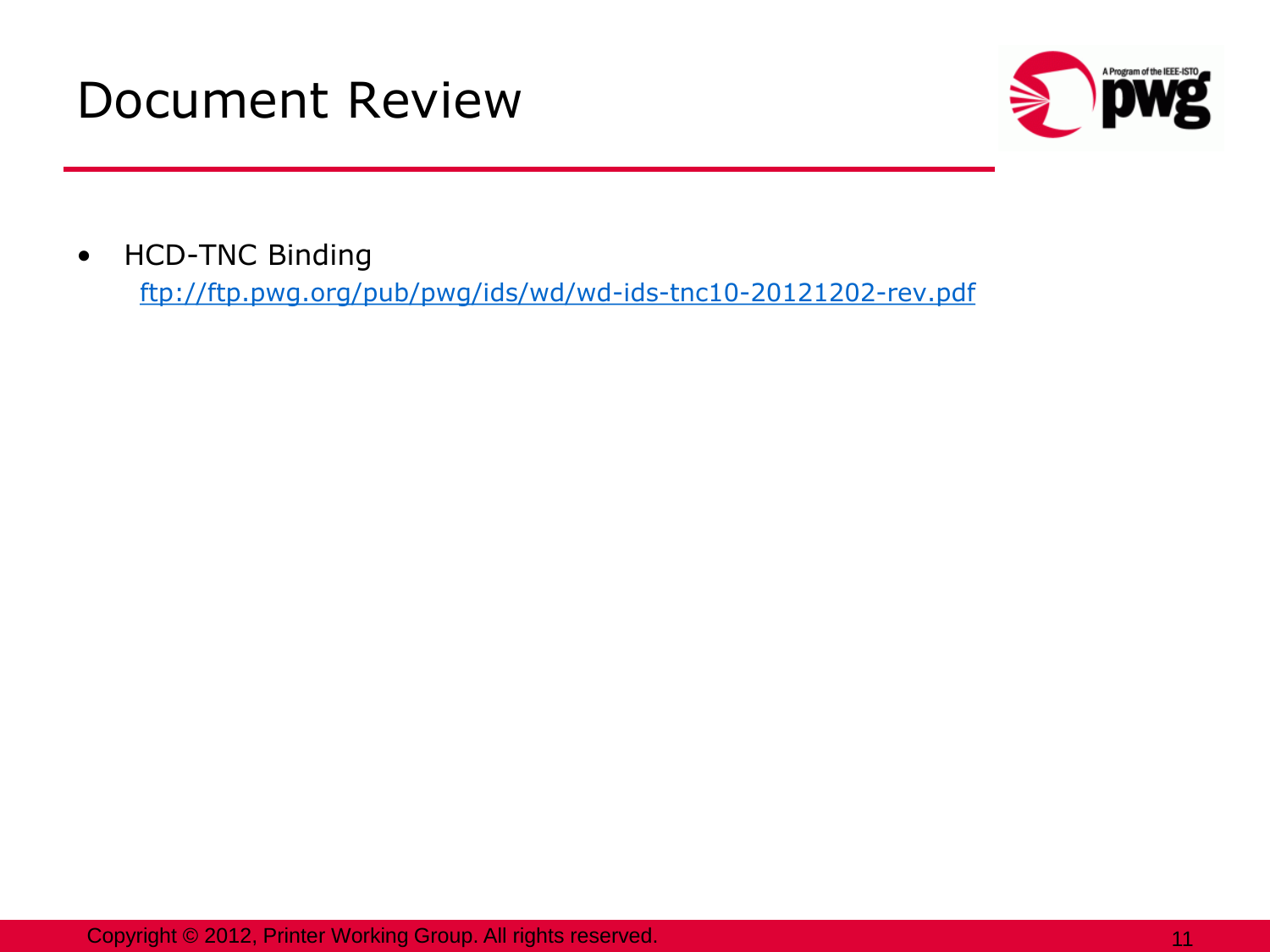

- Kicked-off of the Multifunctional Printer (MFP) Technical Community (TC) to create a MFP Protection Profile on 9/12/12
	- Will be a replacement for IEEE 2600.2 which is currently approved NIAP Protection Profile for MFPs
	- Will also be a replacement for IEEE 2600.1 which is used internationally and is approved by NIAP as an alternative to IEEE 2600.2 for evaluations performed outside of the US
	- Joint IPA (Japanese CC\* Scheme) and NIAP (US CC Scheme) effort, with IPA as the lead
	- Vendors from the US and Japan joined in person or by telephone

\*Common Criteria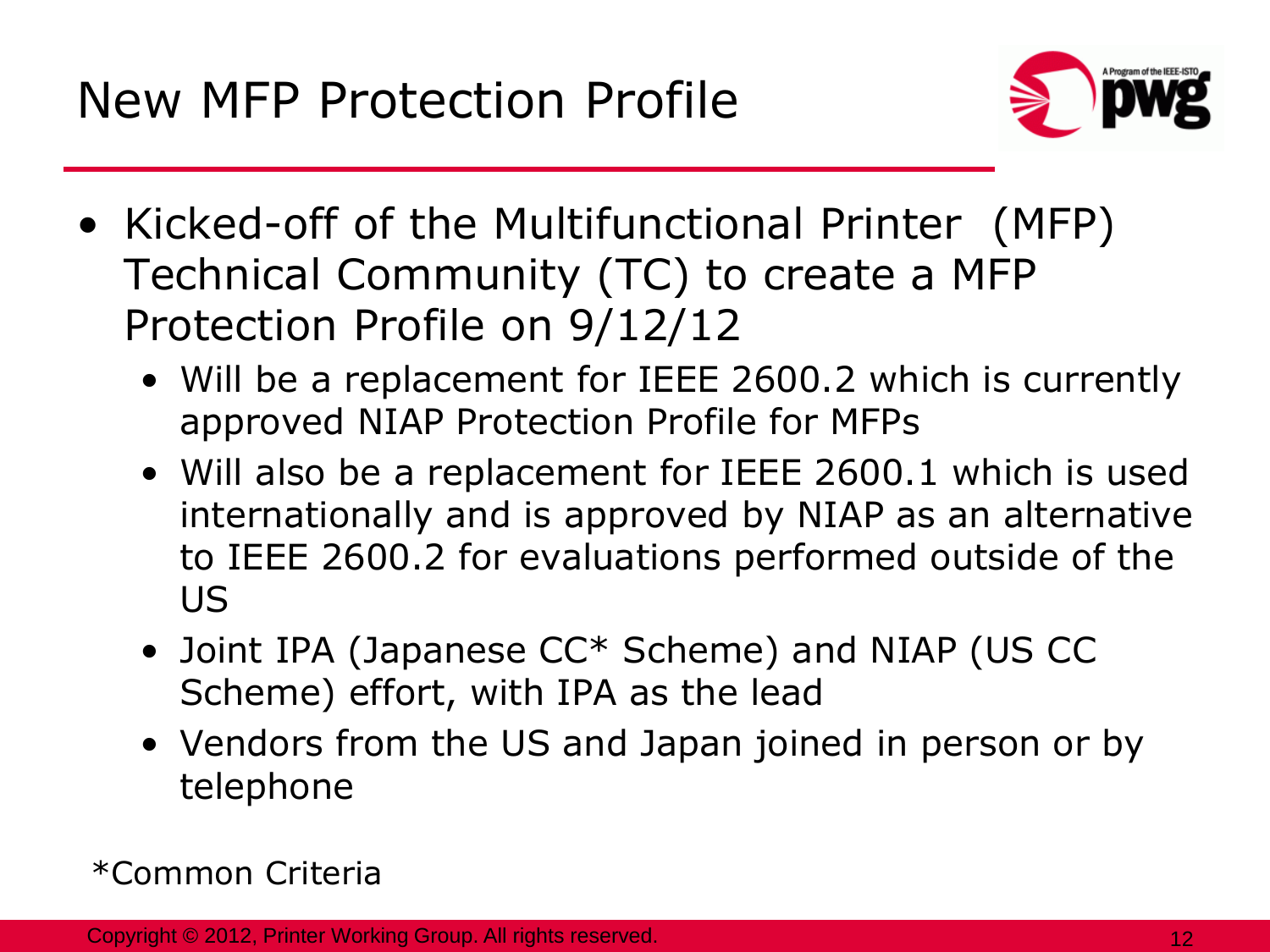

- Status:
	- Initial draft of Software Problem Definition (SPD) threats, assumptions, security objectives - prepared by IPA
	- NIAP with help from a small group of vendors created an alternate draft SPD which was reviewed and commented on by IPA
	- Full MFP Technical Committee working with both NIAP and IPA to finalize SPD and start work on Security Functional Requirements (SFRs) and Security Assurance Requirements (SARs)
- Proposed NIAP/IPA Schedule at MFP TC Kickoff:
	- Complete SPD by end of December 2012
	- Complete PP by end of March 2013
- In actuality we may have a draft PP by Sep 2013 for ICCC 2013 if we are very lucky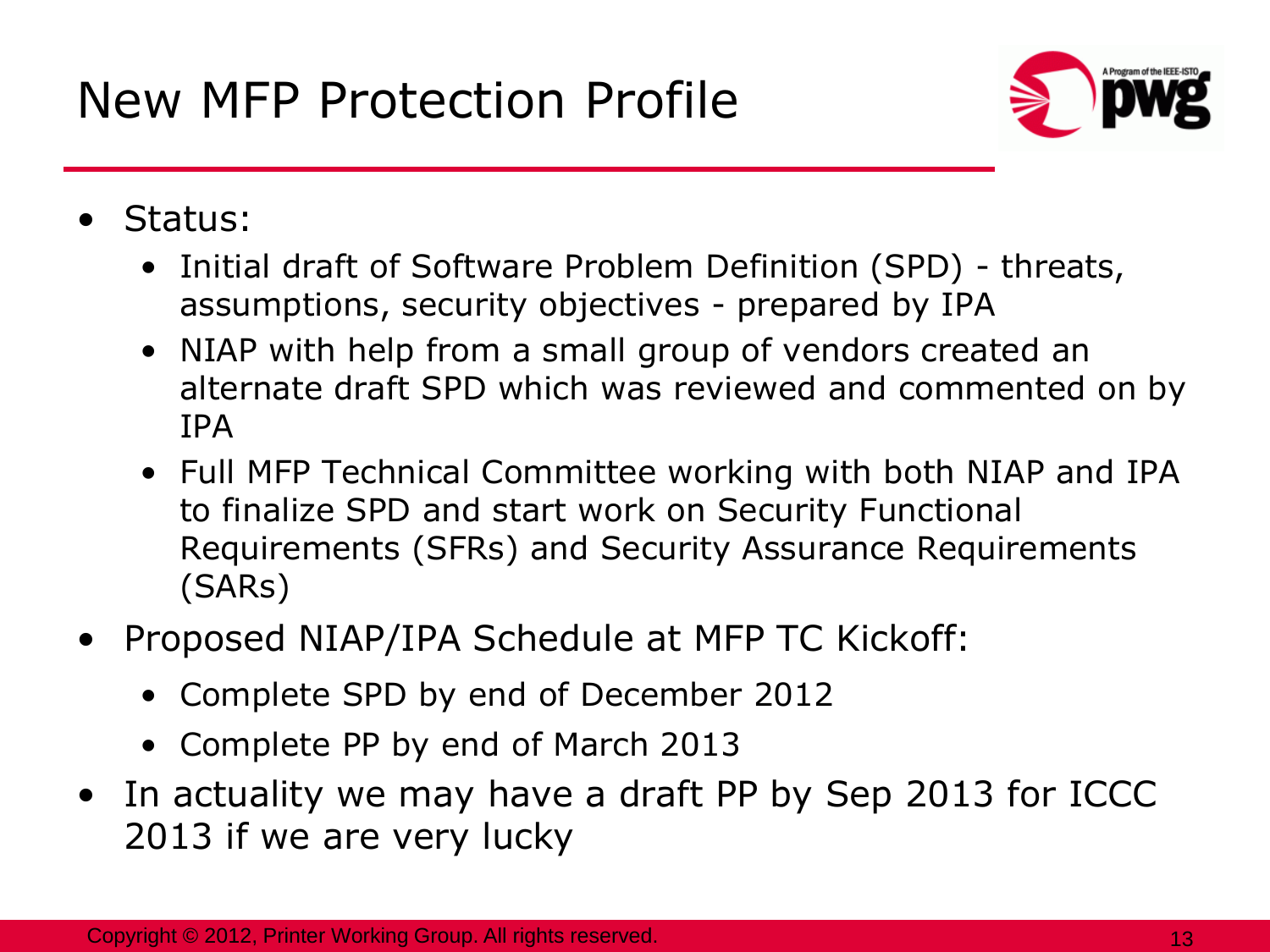

- SPD Major Issues Still to be Resolved:
	- Scope of PP: Apply to MFPs only or apply also to network printers/scanners
	- Address specifics (such as RFCs) for standardized security protocols and their versions (e.g., TLS 1.2) versus provide general secure protocol requirements
	- Whether or not to require self-test on start-up and/or self-test associated with repair/trusted updates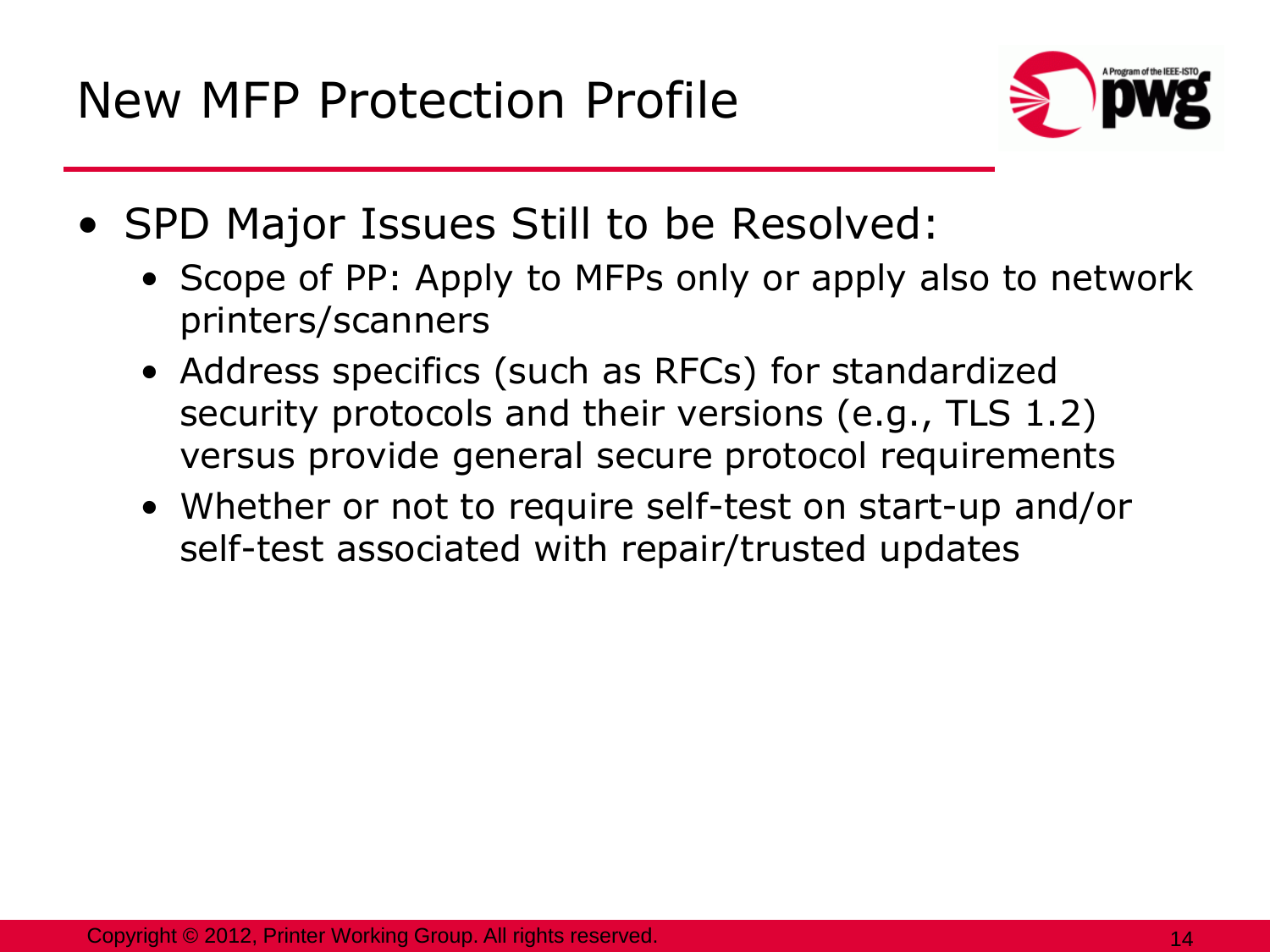Proposed IDS activity to provide input to MFP TC



- The MFP Technical Community is an open, international working group
- Although it has an active discussion forum on the CC Users Forum collaboration site ([https://ccusersforum.teamlab.com/\)](https://ccusersforum.teamlab.com/), it has had few face-to-face or teleconference meetings.
- The PWG IDS could serve as a useful forum for vendors to be informed of progress and discuss current issues from the MFP TC
- As a vendor group, the PWG IDS could also provide collaborative input to the MFP TC -- similarly to the JBMIA in Japan
- A few notes:
	- The MFP PP will be published by the US and JP CC schemes; it would not be a PWG document
	- Participation in the proposed IDS activity is not a substitute or alternative to directly participating in the MFP TC; the IDS activity is intended to enhance participation in the MFP TC.
- To participate in the MFP TC, join the CC Users Forum ([https://ccusersforum.teamlab.com/\)](https://ccusersforum.teamlab.com/) if you are not already a member, and then send an email to [bsmithson@ricohsv.com](mailto:bsmithson@ricohsv.com) with a request to join the MFP TC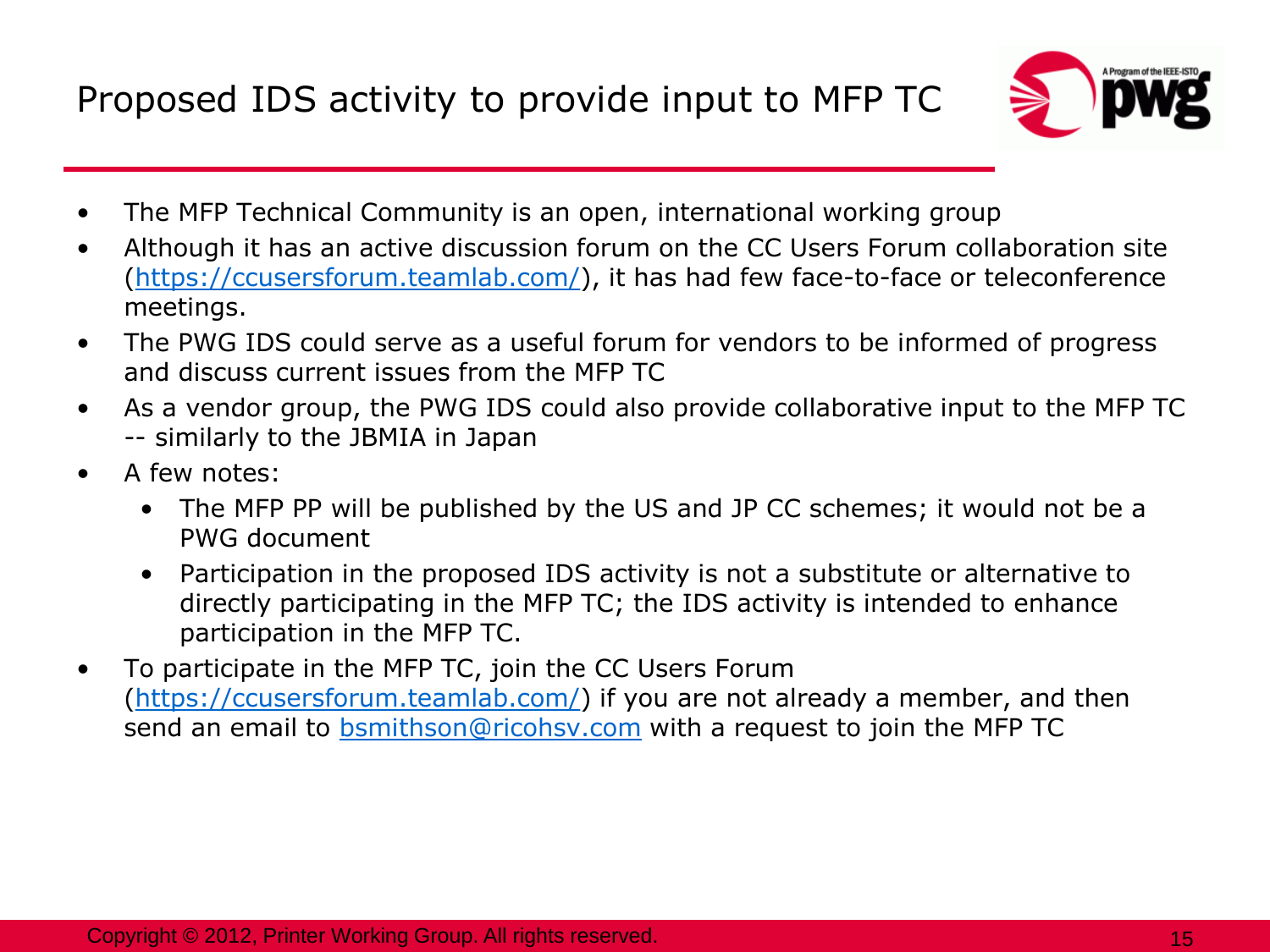



- Summary publication of last three NEA WG documents as RFCs is expected in early 2013.
- Current status of the last three IETF NEA WG documents:
	- NEA Asokan Attack Analysis
		- http://datatracker.ietf.org/doc/draft-ietf-nea-asokan/
		- approved by IESG for Informational RFC on 19 October
	- PT-TLS: A TLS-based Posture Transport (PT) Protocol
		- <http://datatracker.ietf.org/doc/draft-ietf-nea-pt-tls/>
		- second IESG last call for standards-track RFC started 5 November
		- second LC due to late IPR disclosure from Cisco
	- PT-EAP: Posture Transport (PT) Protocol For EAP Tunnel Methods
		- https://datatracker.ietf.org/doc/draft-ietf-nea-pt-eap
		- final draft for IESG last call as standards-track RFC on 12 November
		- also affected by late IPR disclosure from Cisco
- TCG has a "fast track" arrangement with ISO so that these TNC core specs could become ISO specs quickly.
- TNC is currently coordinating with XACML and OASIS for access policy statements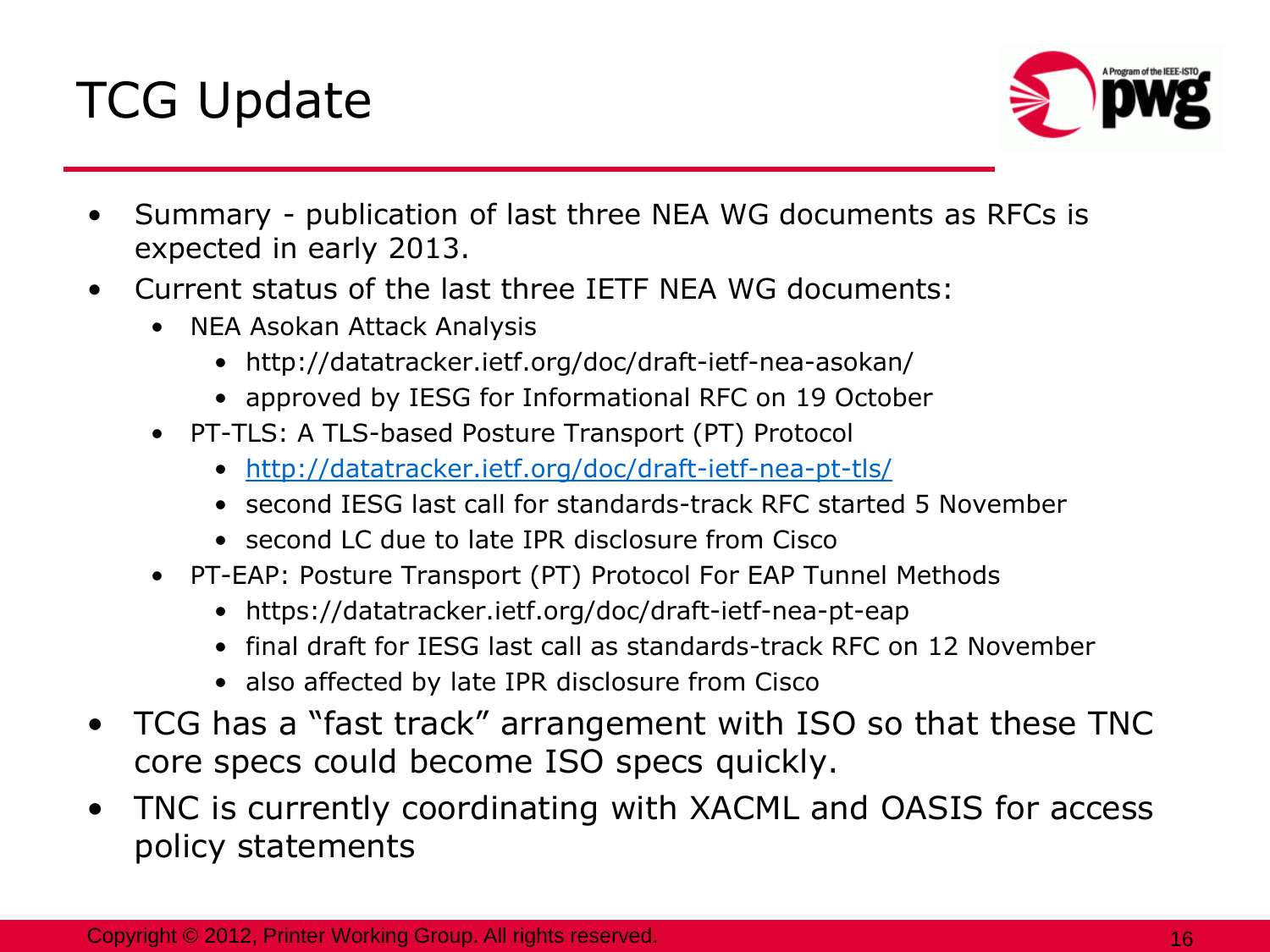#### Future Activities



- Resume Health Remediation specification
	- TNC community has expressed interest in health remediation
- Possible collaboration with MFP Technical community on Protection Profile work
- Definition of core set of Policy Attributes with XACML, SAML and WS-Policy, etc. bindings
	- Addition to IAA specification
	- Industry preference for XACML SAML is too verbose with unacceptable performance